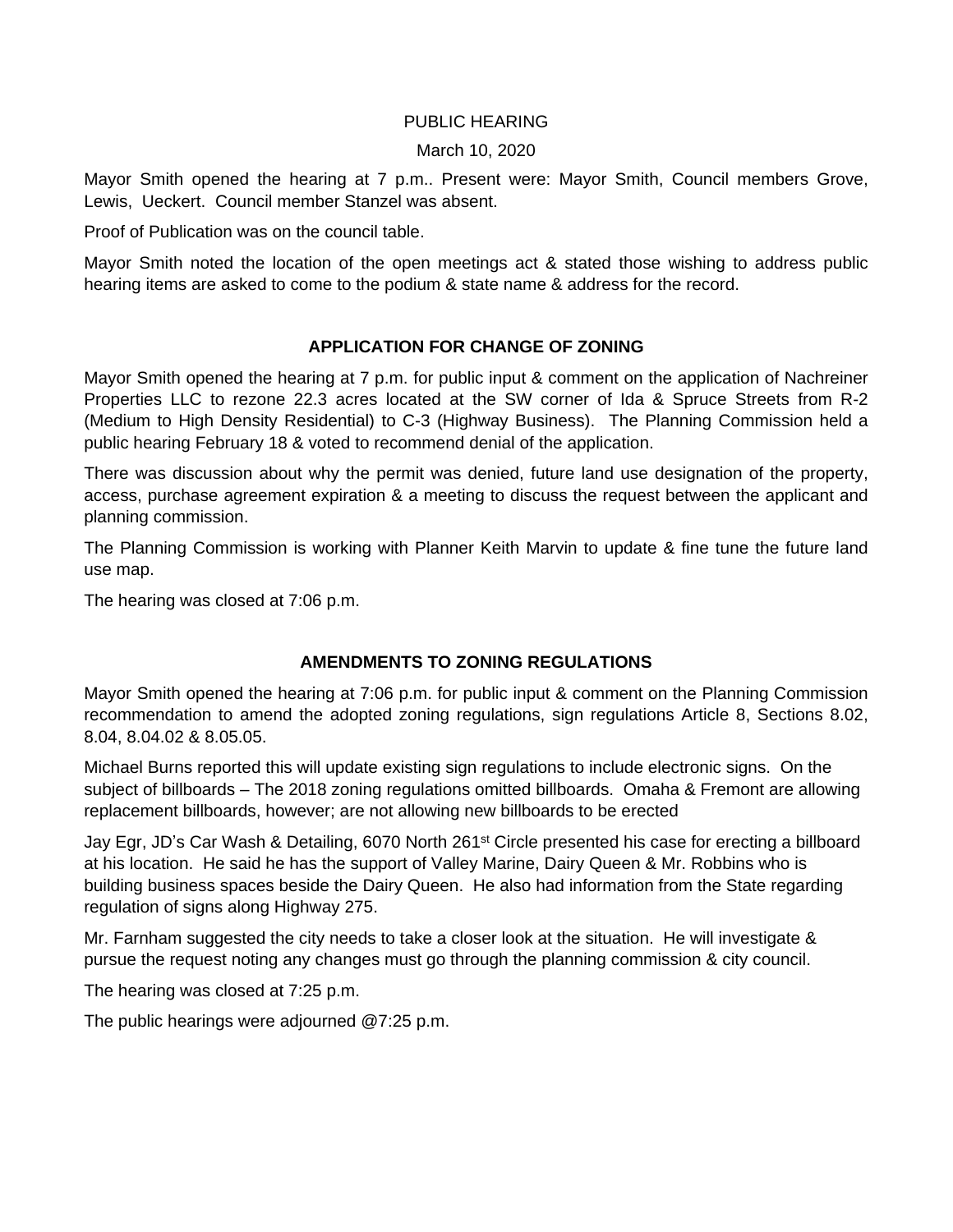### MINUTES

### March 10, 2020

Mayor Smith called the meeting to order at 7:25 p.m. Present were mayor Smith; council members Grove, Lewis, Ueckert, city attorney Farnham, city clerk Suhr. Council member Stanzel was absent.

The mayor noted the location of the open meetings act,& stated one copy of all reproducible written material to be discussed at this meeting is available for examination or copying.

Council member Lewis led the Pledge of Allegiance.

Proof of publication was on the council desk.

Visitors & Correspondence –The Mayor invited anyone present who wished to address an agenda item & is not on the agenda to come forward at this time, noting they will have three minutes to speak.

The Mayor read a thank you for the donation to the Valley Days Foundation.

Grove moved to approve the agenda. Ueckert seconded. Grove, Lewis & Ueckert voted YES. NO; no one, motion carried.

Grove moved to approve the consent agenda. Ueckert seconded. Grove, Lewis & Ueckert voted YES. NO; no one, motion carried. Items on the consent agenda were to accept 2/11 public hearing & meeting minutes, treasurer's report, February payroll, \$61,441.86/IRA \$970.62, February keno receipts \$3,863.59, PeopleService, Inc. report, February library statistics & February 18 Planning Commission minutes. Approve transfer from Keno to Veteran's Barbecue, \$5,000., bills pad during the month & bills & additional bills presented for payment. **Supplies:**; Amazon 1392.48; Aspen 6899.32; The Cure 77.50; Dick's 20.99; Gworks 118.63; Grainger 607.84; Host 65.79; John Deere Financial 80.86; Kirby Auto 104.04; Lowes 579.73; Menards 440.23; Mastercard 40.00; Michael Todd 660.69; Midwest 265.00; OfficeNet 260.72; Petty cash 62.45; Publication Prtng 118.90; USPS 439.90; Rasmussen 9908.38; Rob's 1116.78; Staples 188.77; Vermeer 50.90; Wex 1577.12; **Services:** Andersen Plumbing 5182.25; Aflac 661.14; Black Hills 1095.36; Credit Bureau 590.58; Continental Fire 170.00; Cox 1086.67; DHHS 120.00; DC Env 655.45; DC Gazette 652.50; Dolan 195.00; Everetts 1162.62; J Farnham 2681.00; FNB 5962.50; FSB 5962.50; FNB 2022.78; Fremont Util 31056.70; Gingerich 17280.00; Glass 750.00; JD's 174.25; Jensen 668.00; Judds Bros. 86535.00;; Lien 92.00; Mastercard 40.60; Marriott 660.00; Linc Finan 767.12; Matzen 799.90; Marvin Planning 160.00; NE Planning 140.00; NE Revenue100.00; NE Support 576.02; NE Clerk 393.00; NE Revenue 100.00; Emergency Equip 665.00; NMVCA 80.00; O & P 18227.50; OPPD 12702.16; Powertech 423.44; Omaha Neon 88.00; Omaha Trans 62.95; PeopleService 22081.00; Pap San 116.52; Steffy's 286.95; Thompson 2325.00; Vierregger 1041.00; **Taxes:** Fed 14841.75; NE 2309.84; **Reimburse/Refund**: Lanoha/Bluewater 19,978.87 Mallard Landing 54,514.32; Deemer 151.00; Dunham 324.88; Grove 90.62; Widhalm 1000.00; Ueckert 88.04; Trademark / Dana / Pamley / Johnson / Paasch / Connoly / Frost / Tesmer 150.00 each.

Lewis moved to reimburse council member Grove for Mid-Winter Conference expenses. Ueckert seconded. Lewis, Ueckert & Mayor Smith voted YES. NO; no one, motion carried.

Lewis moved to reimburse council member Ueckert for Mid-Winter Conference expenses. Grove seconded. Lewis, Grove & Mayor Smith voted YES. NO; no one, motion carried.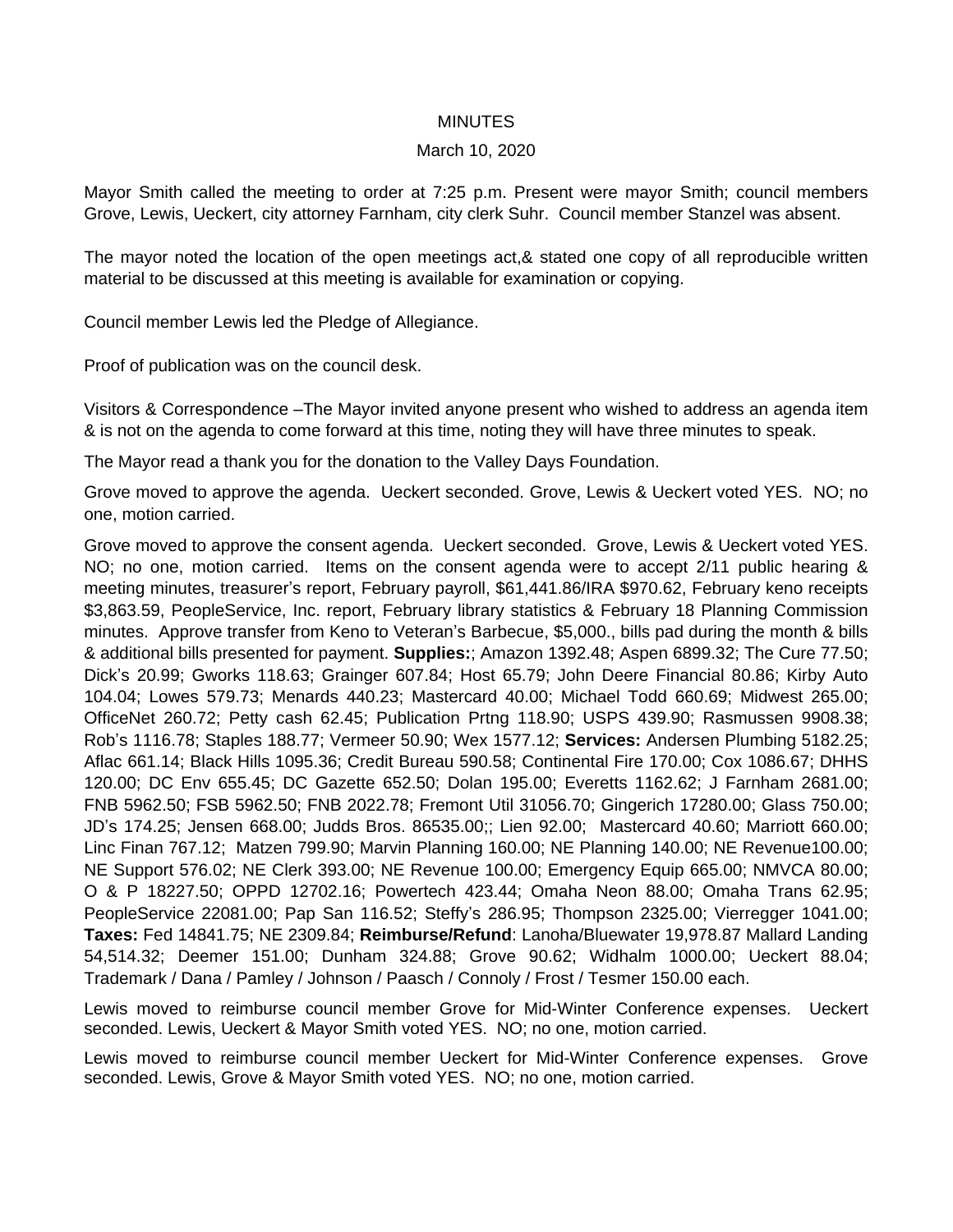Ueckert moved to approve Keith Hansen's request to close Pine Street from Front Street to the alley south of the Vet's Club from 4:30 to 8:30 p.m., Saturday March 28 for Legion baseball & Youth Sports fundraiser. Lewis seconded. Ueckert, Grove & Lewis voted YES. NO; no one, motion carried.

Tristan Nelson, 2505 Campanile Road gave an update on the marathon to be held April 25. Entered are 342 marathoners representing 27 states. He distributed copies of the route, noting Spruce Street will be closed from 6 to 11:30 a.m.

Council consensus was to gather more information regarding the rezoning request discussed in the public hearing before making a decision. Council member Grove moved to bring the matter back at the April meeting. Lewis seconded. Grove, Lewis & Ueckert voted YES. NO; no one, motion carried

Council member Ueckert moved to suspend the rules for consideration of Ordinance No.735 entitled: AN ORDINANCE OF THE CITY OF VALLEY, DOUGLAS COUNTY, NEBRASKA TO AMEND SECTIONS OF THE VALLEY ZONING REGULATIONS RELATING TO SIGN REGULATIONS; PROVIDING FOR AN EFFECIVE DATE OF THIS ORDINANCE; PROVIDING A SEVERABILITY CLAUSE, AND PROVIDING FOR THE REPEAL OF ALL ORDINANCES IN CONFLICT HEREWITHN. Lewis seconded.: Ueckert, Grove & Lewis voted YES. NO: No one, motion carried.

Council member Ueckert moved for final passage. Grove seconded. Ueckert, Grove & Lewis voted YES. NO: no one, notion carried. A true, correct & complete copy is on file at city hall.

Grove moved to address the proposed false alarm ordinance at the April meeting when Chief Smith is present to provide information. Lewis seconded. Grove, Lewis & Ueckert voted YES. NO; No one, motion carried.

Council member Grove introduced, read & moved for passage of Resolution No. 2020-10 to authorize Mayor Smith to execute an agreement to participate in the Multi-Jurisdictional Hazard Mitigation Plan 2021 Update. Lewis seconded. Grove, Lewis & Ueckert voted YES. NO; no one, motion carried. A true, correct & complete copy is on file at city hall.

City Engineer – a. Flatwater Phase I update – Greg Perry reported the coating is being applied in the manhole making the completion date closer.

b. Flatwater Phase 2 – Mr. Perry reported two bids for Flatwater infrastructure improvement rebid were received, council reviewed same.

c. 2019 Flood Recovery Gardiner Street Stormwater Pumping Station – Mr. Perry reported plans are to pour the base on Thursday & begin stacking rings next Monday. Dewatering will continue for approximately two weeks in order to complete the wet well & set the second manhole. He recommended approval of Judds Brothers pay request #2.

Council member Lewis introduced, read & moved for passage of Resolution No. 2020-11 to approve Judds Brothers Construction Company pay application #2, \$86,535.00 for work completed to date. Grove seconded. Lewis, Ueckert & Grove voted YES. NO; no one, motion carried. A true, correct & complete copy is on file at city hall.

d. 2019 Flood Recovery Ball Field Restoration – Jim Olmsted reported one bid was received from Odeys Field Experts for \$69,015.90 & recommended council award the bid to Odey's.

Lewis moved to award the bid to Odey' s Field Experts. Ueckert seconded. Lewis, Ueckert & Grove voted YES. NO; no one, motion carried.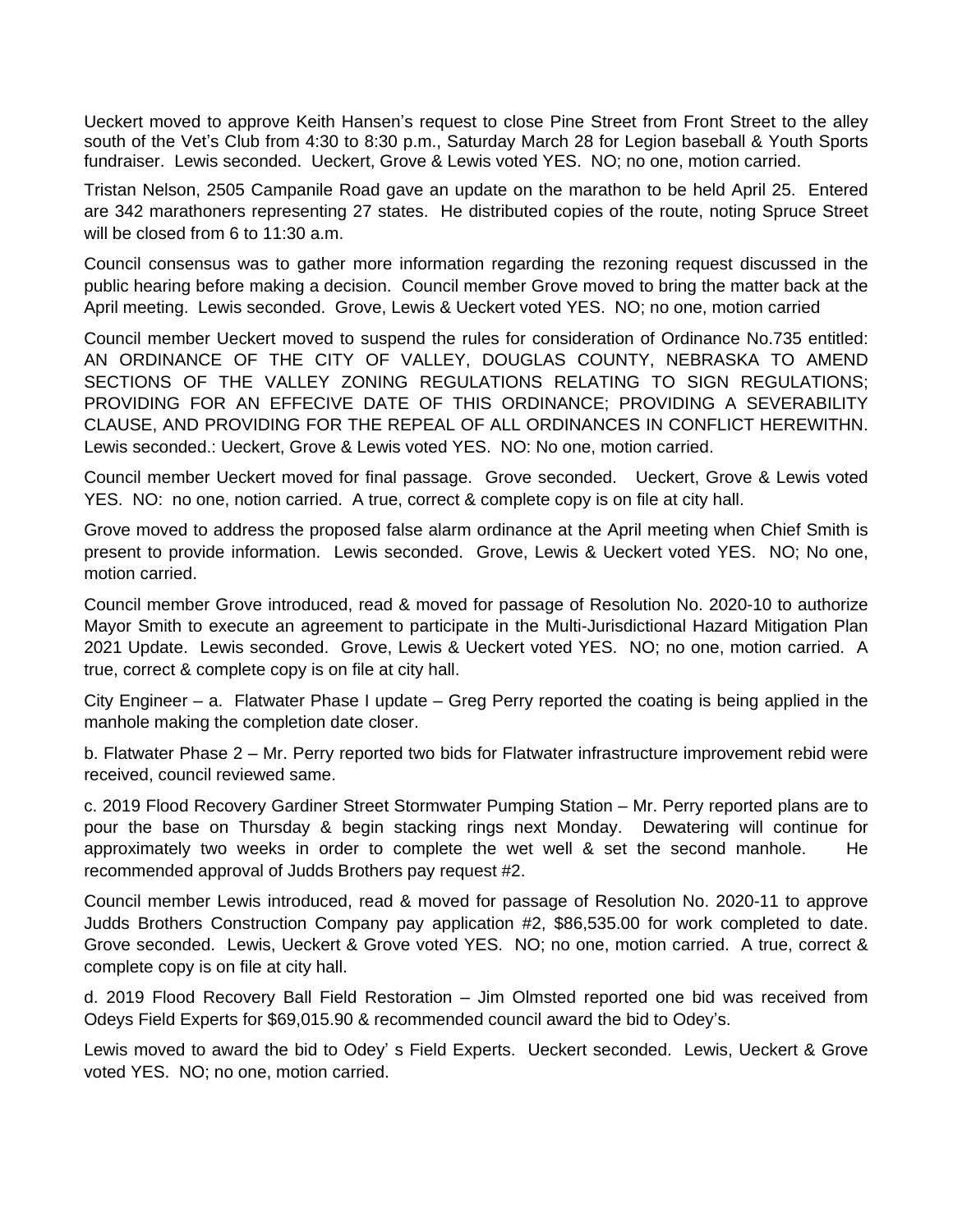e. 2019 Flood Recovery Valmont Lift Station Rehab – Greg Perry distributed copies of the bid that was received which was very high.

f. Other Updates / Miscellaneous – 1. Front Street Pavement reconstruction work is scheduled to begin in the spring. Note; to avoid the marathon date.

2. Timber Shores SID Drainage Project – work continues

3. Country Aire 2 – Utility work will begin mid to late April

4. Elkhorn Athletic Association Preliminary Plat Review - The Town Hall Informational meeting is scheduled for March 15 at 3 p.m. at Twin Rivers YMCA. The Planning Commission will consider the preliminary plat March 17 @4:30.

5. Quasar Drive In Theater – The sewer service agreement is ready to go. There has been no word from the owner.

6. Highwy 64 Ditch Cleanout Phase 2 is scheduled for a spring start.

Other – Mr. Olmsted & Cheryl are meeting with FEMA representative at 10 a.m. Friday.

City Attorney – He is meeting with Joe Zadina, Elkhorn Recreation Association on Friday. The preliminary plat will be considered at the Planning Commission meeting next week.

Flatwater funding is in place, the project is still on hold with ongoing revisions to agreements being completed.

A ticket has been issued & April 14 is the court date for the clean- up ordinance violation.

a. The proposed ordinance to amend Section 2-104, Control of excessive noise, was discussed at length. Council member Lewis suggested setting the regulating hours from 8 p.m. to 8 a.m.

Council member Grove moved to set the regulating hours from 8 p.m. to 7 a.m. The motion died for lack of a second.

Council member Grove moved to set the regulating hours from 7 p.m. to 7 a.m. Ueckert seconded. Grove, Ueckert & Mayor Smith voted YES. NO; Lewis, motion carried.

Mayor's Report - Valley Shores Assessments – Received \$5,303.00 with February property taxes – leaving a balance of \$58,719. FEMA payment of \$75,500.44 was received for MXU replacement. Water main breaks on Third Street & Walnut Street March 5 were repaired which caused stress on leaking valve at Reichmuth Road & Spruce Street. The valve was replaced March 6. Pre-pool meeting is March 12. Met with Whitney Shipley, Douglas County Emergency Management Agency to review & update Valley's portion of the Douglas County Emergency Operations Plan. There will be no Valley Primary in May as 2 candidates have filed for Mayor & 4 candidates have filed for Council. Reminder – Public Information Meeting – Elkhorn Recreation Association – Twin Rivers YMCA – Sunday March 15 @ 3 p.m. Planning Commission meets March 17, 4:30 p.m. Valley Days meeting is March 17, 6:30 p.m. West Omaha Chamber of Commerce Awards banquet is March 24, 5:30 p.m. at the Relevant. Twin Rivers YMCA dinner and auction is Saturday April 18, 5 p.m.

A special meeting is scheduled for March 24, 5 p.m.

Council member Grove announced that Nate Taylor was named "Water Operator of the Year" at the annual Nebraska Rural Water Association Conference this week.

The meeting was adjourned at 8:30 p.m.